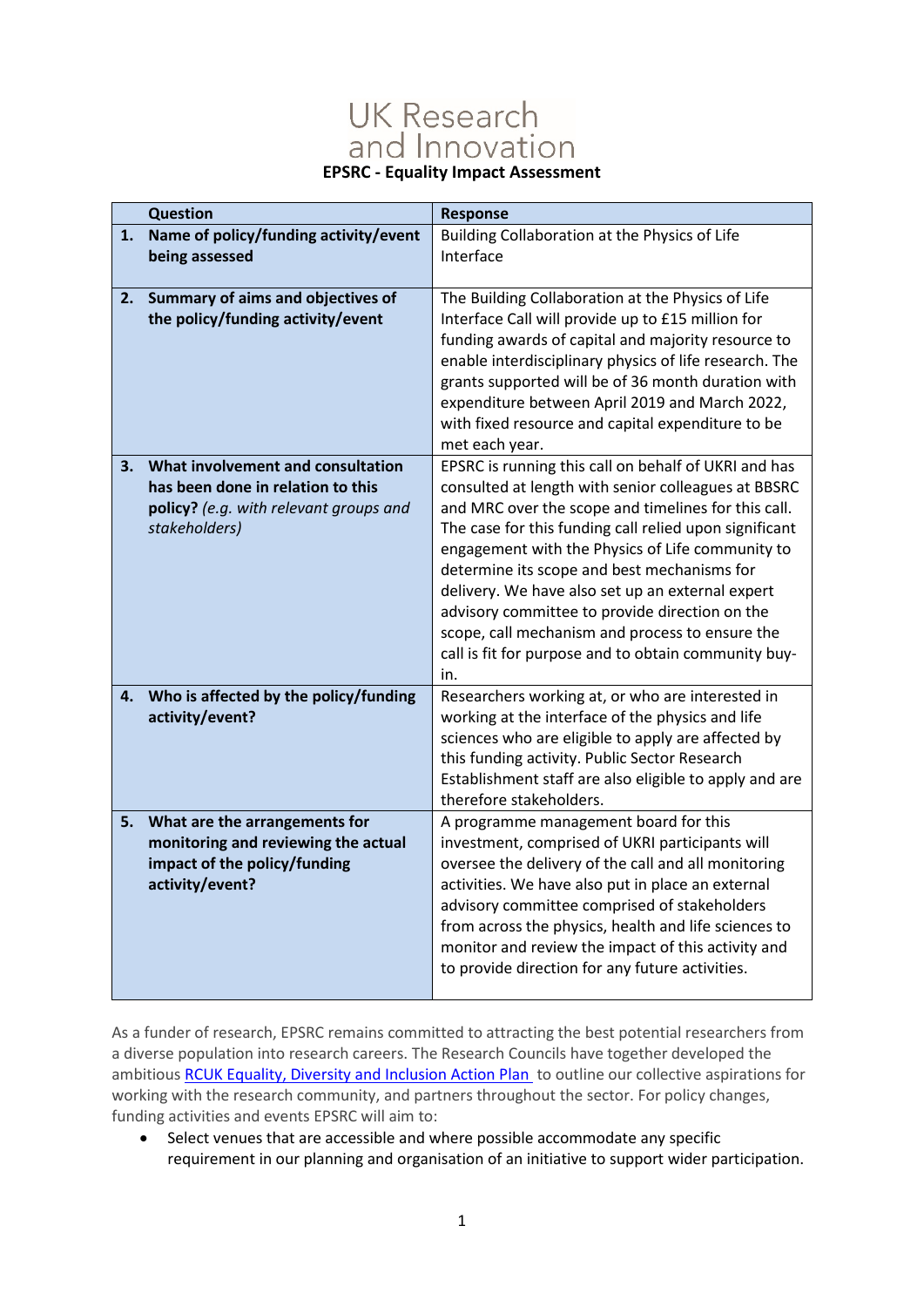- Offer support available for people with caring responsibilities, further details are available [here](https://epsrc.ukri.org/funding/applicationprocess/basics/caringresponsibilities/)
- Clearly communicate the timeline and key milestones for funding activities
- Ensure attendees have an opportunity to raise any specific requirements in advance
- Support flexible working of stakeholders
- Ensure diversity of peer review assessment and interview panels
- Abide by the principles of peer review
- Provide unconscious Bias training for EPSRC staff and clear guidance for assessors
- Handle personal sensitive information in compliance with General Data Protection Regulation 2018

| <b>Protected</b><br><b>Characteristic Group</b> | Is there a potential<br>for positive or | Please explain<br>and give                                                                                                                                                                                                     | <b>Action to address negative</b><br>impact (e.g. adjustment to the                                                                                                                                                                                                                                                                                                                                                                                                                                                                                                            |
|-------------------------------------------------|-----------------------------------------|--------------------------------------------------------------------------------------------------------------------------------------------------------------------------------------------------------------------------------|--------------------------------------------------------------------------------------------------------------------------------------------------------------------------------------------------------------------------------------------------------------------------------------------------------------------------------------------------------------------------------------------------------------------------------------------------------------------------------------------------------------------------------------------------------------------------------|
|                                                 | negative impact?                        | examples of any<br>evidence/data                                                                                                                                                                                               | policy)                                                                                                                                                                                                                                                                                                                                                                                                                                                                                                                                                                        |
|                                                 |                                         | used                                                                                                                                                                                                                           |                                                                                                                                                                                                                                                                                                                                                                                                                                                                                                                                                                                |
| <b>Disability</b>                               | Potentially<br>negative                 | Impact on<br>individuals with<br>learning<br>difficulties (e.g.<br>dyslexia) due to<br>the speed at<br>which the call<br>must be<br>delivered and the<br>short deadlines<br>for reviewing<br>materials related<br>to the call. | The length of time that the call is<br>open for applicants to apply has<br>been increased to 9 weeks,<br>which is above the<br>recommended duration. This has<br>been maximised despite our<br>condensed timelines for<br>delivering this call to ensure<br>applicants have as long as<br>possible to review the call<br>document and plan their<br>submission. Internal timelines<br>have been reduced to ensure<br>the applicants have more time<br>to apply.                                                                                                                |
| <b>Gender reassignment</b>                      | No known negative<br>impact             | N/A                                                                                                                                                                                                                            | N/A                                                                                                                                                                                                                                                                                                                                                                                                                                                                                                                                                                            |
| <b>Marriage or civil</b><br>partnership         | No known negative<br>impact             | N/A                                                                                                                                                                                                                            | N/A                                                                                                                                                                                                                                                                                                                                                                                                                                                                                                                                                                            |
| <b>Pregnancy and</b><br>maternity               | Potentially<br>negative impact          | Individuals on<br>parental leave<br>whilst the call is<br>open and in the<br>duration of the<br>grant                                                                                                                          | The funding will be made as<br>personal awards to teams of<br>individuals. Individuals on<br>parental leave may not have the<br>opportunity to apply. We<br>envisage that proposals will each<br>have a number of investigators<br>and so we encourage applicants<br>to involve colleagues who are<br>not available during the<br>application window, but can<br>participate in the later years of<br>the work plan. Grant recipients<br>will be encouraged to dedicate<br>some time within the project to<br>encouraging new collaborations<br>beyond the grant, which may be |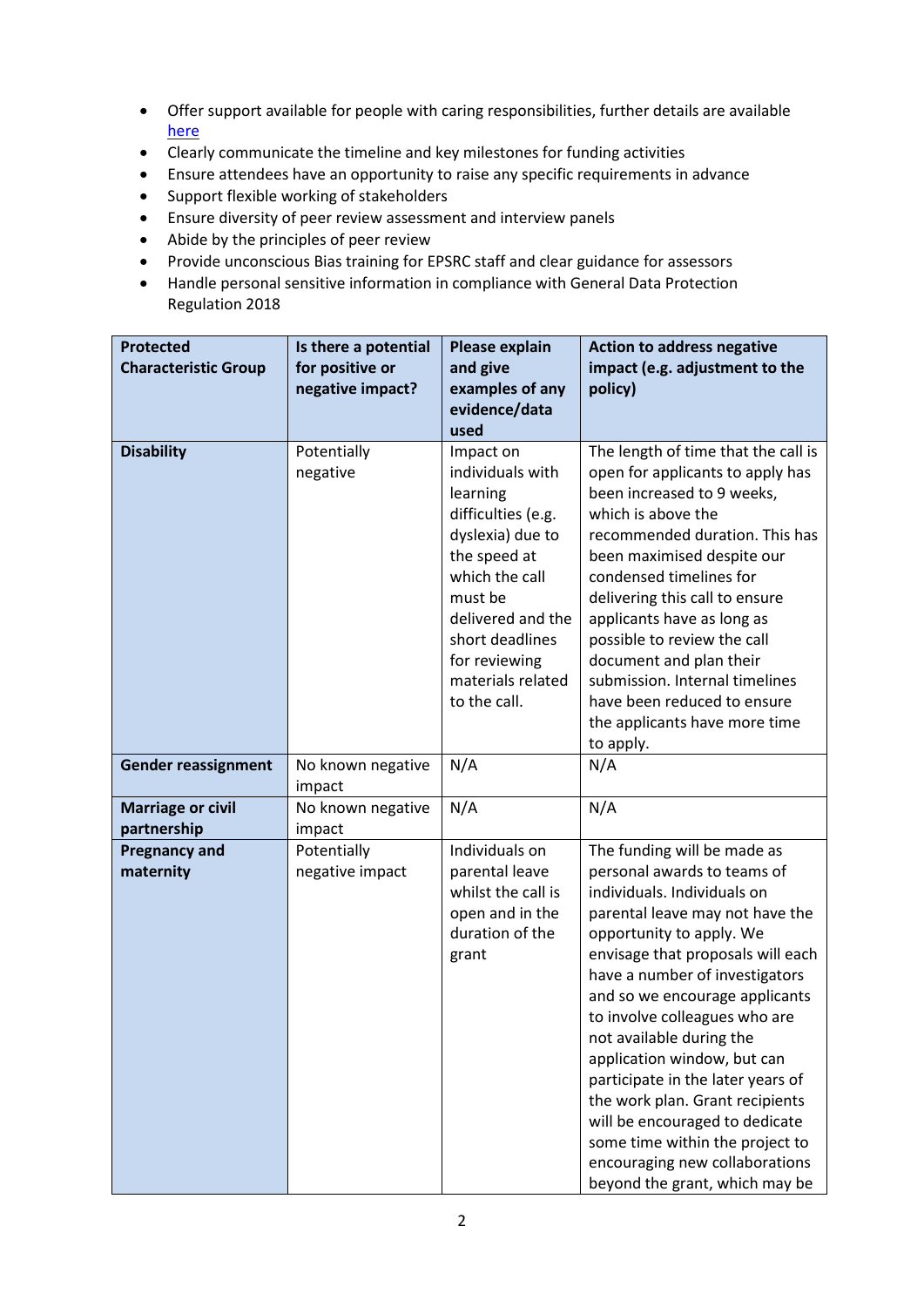| Race<br><b>Religion or belief</b><br><b>Sexual orientation</b><br>Sex (gender) | No known negative<br>impact<br>Potentially<br>negative impact<br>No known negative<br>impact<br>No known negative | N/A<br>The call coincides<br>with a religious<br>holiday<br>N/A<br>N/A                                                                                                                                                                                                                                                         | of benefit to individuals who<br>were not available during the<br>application window.<br>N/A<br>The application window has<br>been increased by three weeks<br>since it will be open over the<br>Christmas holidays.<br>N/A<br>Care has been taken to ensure                                                                                                                                                                                                                                                                                                                                                                                                                                                                                                                                                                                                                                                                                                                 |
|--------------------------------------------------------------------------------|-------------------------------------------------------------------------------------------------------------------|--------------------------------------------------------------------------------------------------------------------------------------------------------------------------------------------------------------------------------------------------------------------------------------------------------------------------------|------------------------------------------------------------------------------------------------------------------------------------------------------------------------------------------------------------------------------------------------------------------------------------------------------------------------------------------------------------------------------------------------------------------------------------------------------------------------------------------------------------------------------------------------------------------------------------------------------------------------------------------------------------------------------------------------------------------------------------------------------------------------------------------------------------------------------------------------------------------------------------------------------------------------------------------------------------------------------|
|                                                                                | impact                                                                                                            |                                                                                                                                                                                                                                                                                                                                | that the language used within<br>the call document is inclusive.                                                                                                                                                                                                                                                                                                                                                                                                                                                                                                                                                                                                                                                                                                                                                                                                                                                                                                             |
| Age                                                                            | No known negative<br>impact                                                                                       | N/A                                                                                                                                                                                                                                                                                                                            | N/A                                                                                                                                                                                                                                                                                                                                                                                                                                                                                                                                                                                                                                                                                                                                                                                                                                                                                                                                                                          |
| <b>Additional aspects</b><br>(not covered by a<br>protected<br>characteristic) | Potentially<br>negative impacts                                                                                   | Individuals with<br>caring<br>responsibilities,<br>part time<br>working patterns<br>as well as all<br>potential<br>applicants.<br><b>Grants funded</b><br>under this call<br>may only be<br>extended under<br>exceptional<br>circumstances<br>(e.g. parental<br>leave) since<br>there is a fixed<br>window for<br>expenditure. | EPSRC recognises that this call is<br>being delivered at short notice<br>and is opening over the<br>Christmas holidays and so<br>efforts have been taken to<br>minimise the impact on<br>potential applicants to this call<br>as follows:<br>Advanced notification of the<br>call on the EPSRC, BBSRC<br>and MRC websites<br>Since there is no right to<br>$\bullet$<br>reply nor postal peer review<br>stage due to the short<br>timescales for the delivery of<br>this call, applicants will<br>receive feedback on their<br>proposal from the expert<br>peer review panel<br>Inclusion of joint co-Principle<br>٠<br>Investigators which will<br>minimise the burden of<br>workload on one individual<br>Provision of additional<br>٠<br><b>EPSRC</b> resource to answer<br>queries from potential<br>applicants<br>Reduction of internal<br>timescales and service level<br>agreements to ensure the<br>call is open for as long as<br>possible to benefit<br>applicants |

**Evaluation:**